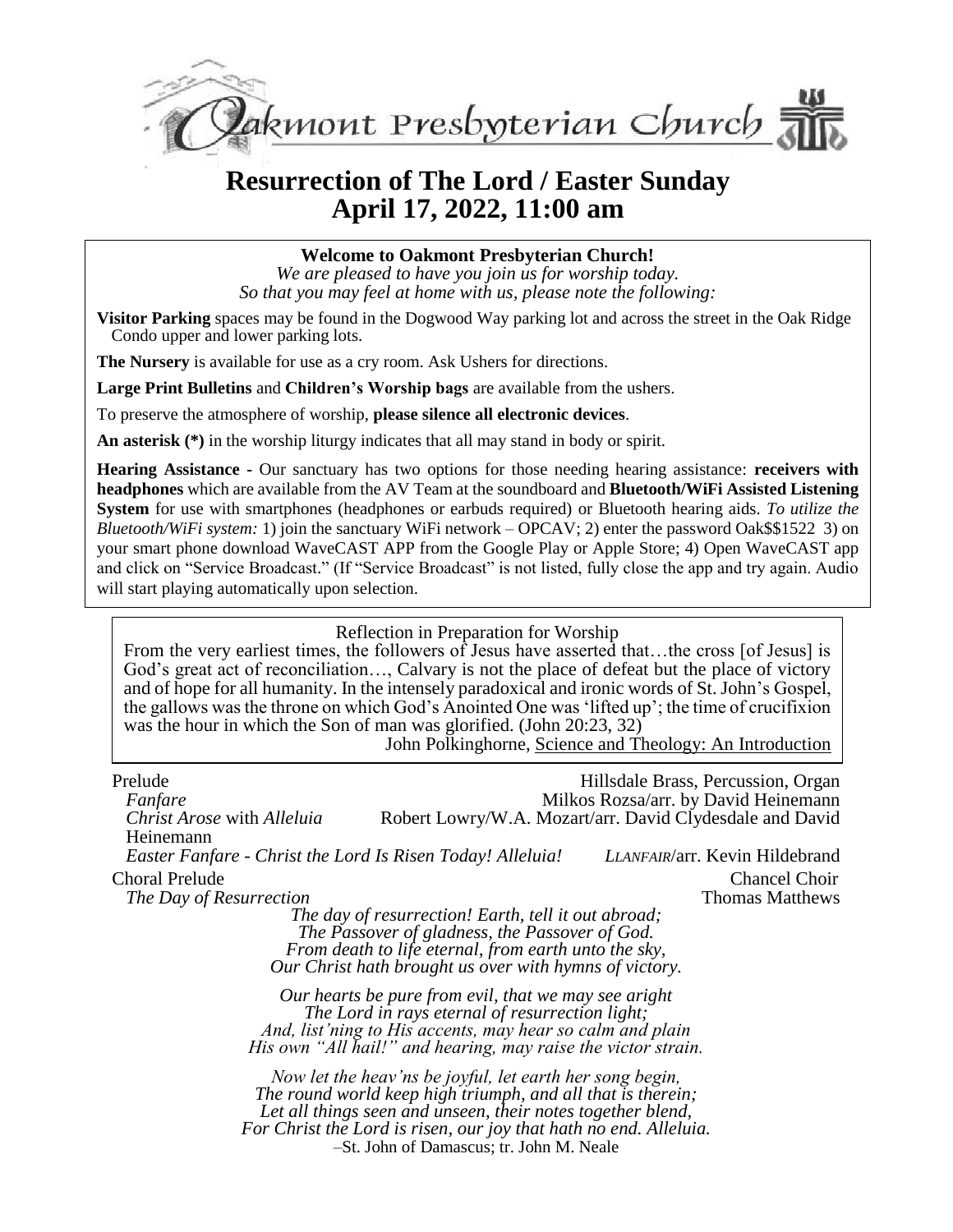#### *Leader: Christ is Risen!* **People: He is risen indeed!**

Please sign, pass and return Friendship Record pads during this time of announcements.

Lighting the Pascal Candle Steve Crocco and Ronnie Bailey

- *Leader: Sisters and brothers in Christ: on this joyous morning, we celebrate that our Lord Jesus passed over from death to life. We join with the whole company of God's people in recalling and celebrating His victory over death, and our deliverance from the bondage of sin and darkness to everlasting light. In the beginning was the Word, and the Word was with God, and the Word was God. …in Him was life, and the life was the light of all people. The light shines in the darkness, and the darkness did not overcome it."* John 1:1, 4-5
- **People: Eternal Lord of Life, through Your Son You have given Your people the brightness of Your light. Sanctify this new fire, and kindle in our hearts and minds a holy desire to shine forth with the brightness of Christ's rising until we feast at the banquet of Eternal light; through Jesus Christ, the Son of righteousness. Amen.**
- *Leader:* [Lighting the Pascal Candle] …*The light of Christ rises in glory, overcoming the darkness of sin and death. Christ is risen!*
- **People: He is risen indeed! Alleluia!**

Let the Alleluias Ring!

Choral Introit Choir, Hillsdale Brass and Percussion<br> *Let the Alleluias Ring!* Chancel Choir, Hillsdale Brass and Percussion<br>
David Lantz III

*Alleluia! Alleluia! Let the alleluias ring! Alleluia! Alleluia! Glory to the risen King! Over darkness now victorious, from death's prison He is free! Alleluia! Alleluia! Let the alleluias ring!*

*Alleluia! Alleluia! Let the alleluias ring! Alleluia! Alleluia! With the saints in heaven sing! Christ has risen and redeemed us; from sin's prison we are free. Alleluia! Alleluia! Let the alleluias ring! Alleluia!* - Pamela Stewart

#### Opening Sentences Steve Crocco

*Leader: Today is the day mystery unfolds.*

- **People: We glimpse it at the dawning of light.**
- *Leader: We yearn to hear our Lord calling us:*
- **People: sister, brother, sibling.**
- *Leader: Today we recall again God's trustworthy promise;*
- **People: The tomb is empty! The Lord is risen! The enemy of death is destroyed!**
- *Leader: We delight, saying: alleluia!*

**People: We wonder, singing: alleluia! We are witnesses shouting: alleluia!**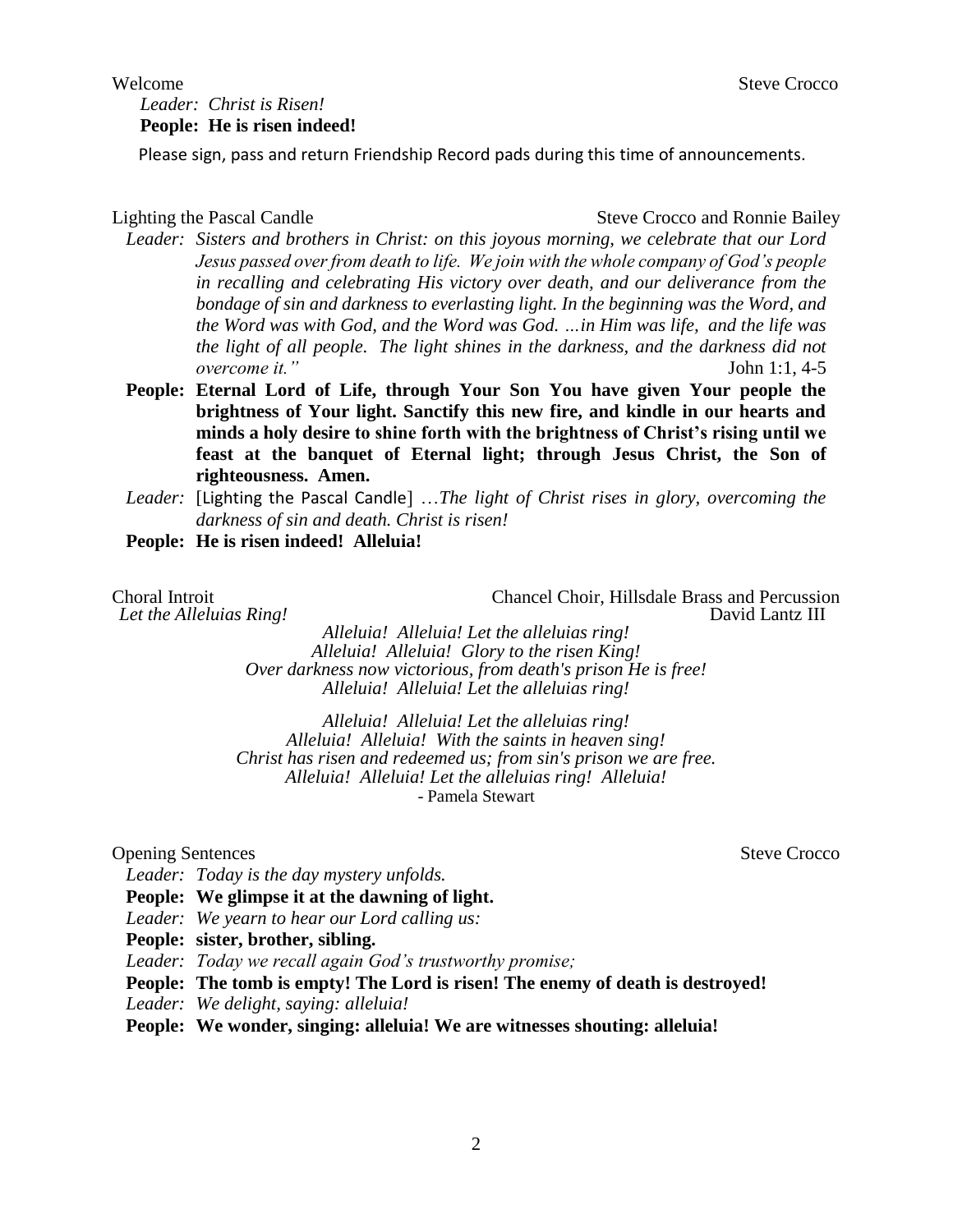3

\*Easter Hymn of Praise *Jesus Christ Is Risen Today Hymnal,* No. 123

**Jesus Christ is risen today, Alleluia! Our triumphant holy day, Alleluia!Who did once, upon the cross, Alleluia! Suffer to redeem our loss. Alleluia!**

**Hymns of praise then let us sing, Alleluia! Unto Christ, our heavenly King, Alleluia! Who endured the cross and grave, Alleluia! Sinners to redeem and save. Alleluia!**

**But the pains which He endured, Alleluia! Our salvation have procured; Alleluia! Now above the sky He's king, Alleluia! Where the angels ever sing. Alleluia!**

**Sing we to our God above, Alleluia! Praise eternal as God's love; Alleluia! Praise our God, ye heavenly host, Alleluia! Father, Son, and Holy Ghost. Alleluia!**

\*Prayer of the Day (Please remain standing) Steve Crocco

Prayer of Confession **Ronnie Bailey** Ronnie Bailey

**On this bright and joyful day, we bring our whole selves to You, Great God, honestly naming the truth about our lives. We have acted in ways that cause us shame, judgment, and self-pity.**

 **….**moment of silent prayer

*Risen Lord Jesus,* **remove from us our veil of tears. Restore us. Renew us. Revive us. In the name of the risen Christ we pray.** 

Assurance of Pardon

*Leader: Hear the good news! The Lord is alive! The risen Lord destroys death, conquers sin, and wipes away all shame. We are drenched in radiating mystery: God is with us. Receive the wonderful news: You are made alive in Christ. In Jesus Christ you are restored.*

**People: Alleluia! Amen!**

\*Act of Praise **Congregation Singing**

#### **Alleluia, alleluia, alleluia, alleluia, Alleluia, alleluia, alleluia, alleluia!** - Text and music Jerry Sinclair

#### **HEARING GOD'S WORD**

Prayer for Illumination Steve Crocco The Lesson **Acts 10:34-43** Pew Bible, NT, page 129 *Leader: The Word of the Lord.*

**People: Thanks be to God.**

The Hymn *Alleluia, Alleluia! Give Thanks* Stanzas 1 and 2, *Hymnal* No. 106

**Refrain: Alleluia, alleluia! Give thanks to the risen Lord. Alleluia, alleluia! Give praise to His Name.**

**Jesus is Lord of all the earth. He is the King of creation. (R)**

**Spread the good news o'er all the earth: Jesus has died and has risen. (R)**

*Alleluia* Sung twice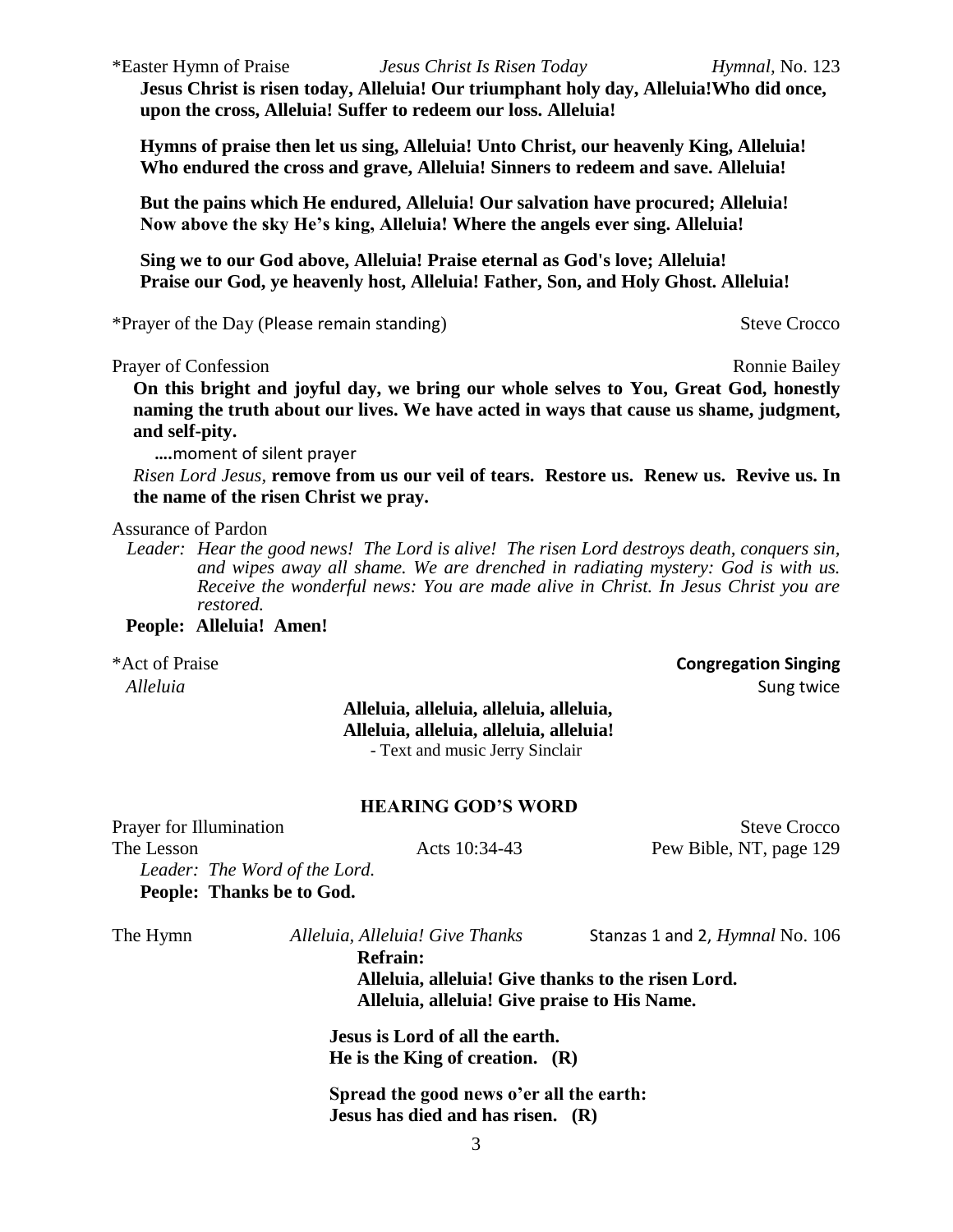| The Response | Psalm 118:1-2, 14-24                                                                           | <b>Ronnie Bailey</b> |  |  |
|--------------|------------------------------------------------------------------------------------------------|----------------------|--|--|
|              | Leader: Give thanks to the Lord, for the Lord is good; God's mercy endures forever.            |                      |  |  |
|              | People: Let Israel now declare, "God's mercy endures forever."                                 |                      |  |  |
|              | Leader: The Lord is my strength and my song and has become my salvation.                       |                      |  |  |
|              | People: Shouts of rejoicing and salvation echo in the tents of the righteous: "The right       |                      |  |  |
|              | hand of the Lord acts valiantly!                                                               |                      |  |  |
|              | Leader: The right hand of the Lord is exalted! The right hand of the Lord acts valiantly!"     |                      |  |  |
|              | People: I shall not die, but live, and declare the works of the Lord.                          |                      |  |  |
| All:         | The Lord indeed punished me sorely but did not hand me over to death.                          |                      |  |  |
|              | Leader: Open for me the gates of righteousness; I will enter them and give thanks to the Lord. |                      |  |  |
|              | People: This is the gate of the Lord; here the righteous may enter.                            |                      |  |  |
|              | Leader: I give thanks to You, for You have answered me and You have become my salvation.       |                      |  |  |
|              | People: The stone that the builders rejected has become the chief cornerstone.                 |                      |  |  |
|              | Leader: By the Lord has this been done; it is marvelous in our eyes.                           |                      |  |  |
|              | People: This is the day that the Lord has made; let us rejoice and be glad in it.              |                      |  |  |
|              | Leader: The Word of the Lord.                                                                  |                      |  |  |
|              | People: Thanks be to God.                                                                      |                      |  |  |

#### Time with the Children Ronnie Bailey Ronnie Bailey

The younger children leave for a time of age-appropriate learning.

The Hymn *Alleluia, Alleluia! Give Thanks* Stanzas 3 and 4, *Hymnal* No. 106 **Refrain: Alleluia, alleluia, alleluia!**

**Give Praise to His Name,**

**We have bee crucified with Christ. Now we shall live for ever. (R)**

**Come, let us praise the living God, Joyfully sing to our Savior. (R)**

The Gospel Steve Wilson<br>
John 20:1-18 Pew Bible, NT, page 114 Pew Bible, NT, page 114

*Leader: The Word of the Lord.* **People: Thanks be to God.**

Sermon *Lost and Found* Steve Wilson

## **RESPONDING TO GOD'S WORD**

\*Hymn of Response *Celebrate with Joy and Singing* using tune: *ODE TO JOY* **Celebrate with joy and singing, Alleluia be our song. Jesus Christ has risen to save us, praises to our Christ belong. Through great love has come the victory; life, not death, can be our claim. Let us now declare Christ's greatness, spread good news, proclaim Christ's name. Honor, glory, praise, thanksgiving give we now to God above.**

**With the cross and grave Christ bought us, let us now return that love. By our lives of dedication, as we teach and testify, may we show Christ's love around us, may it grow and purify.**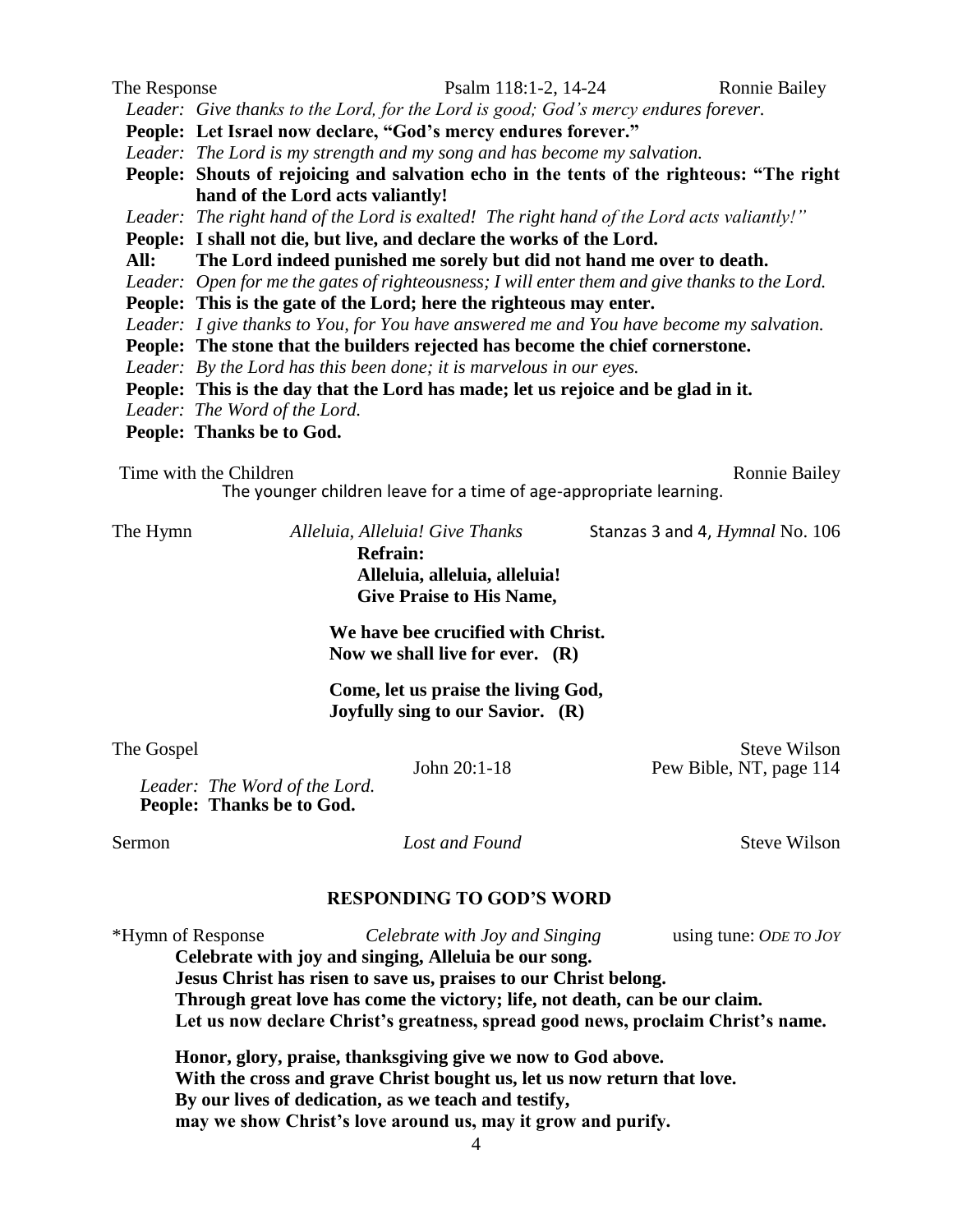**Worship now with shouts of gladness, for the Christ, the Holy One, on this day of resurrection, for the world new life has won. Let us pray and praise the Savior, trust the acts, believe the word. Our salvation has been purchased by our loving, risen Lord.**

- Mary Jackson Cathey

The Prayers of the People **Our Prayer Concerns** Steve Crocco Today's Prayer and the Lord's Prayer **Our Father, who art in heaven, hallowed be Thy name. Thy kingdom come. Thy will be done, on earth as it is in heaven. Give us this day, our daily bread, and forgive us our debts as we forgive our debtors. And lead us not into temptation but deliver us from evil. For Thine is the kingdom and the power and the glory forever. Amen.**

The Offering of Our Tithes and Gifts

Call to Offering Steve Wilson A Musical Offering Chancel Choir, Hillsdale Brass, Percussion *Christ the Lord Is Risen Again* Philip W.J. Stopford *Christ the Lord is ris'n again, Christ hath broken ev'ry chain. Hark, angelic voices cry, singing evermore on high, Alleluia...*

> *He who gave for us His life, who for us endured the strife, Is our Pachal Lamb today; We too sing for joy, and say Alleluia! He who bore all pain and loss comfortless up on the cross, Lives in glory now on high, pleads for us, and hears our cry. He who slumbered in the grave is exalted now to save; Now through Christendom it rings that the Lamb is King of kings. Alleluia…*

*Thou, our Paschal Lamb indeed, Christ, Thy ransomed people feed; Take our sings and guilt away; let us sing by night and day alleluia…*

\*Doxology using tune: *LASST UNS ERFREUEN*

**Praise God, from whom all blessings flow; Praise God, all creatures here below: Alleluia! Alleluia! Praise God, the source of all our gifts! Praise Jesus Christ, whose power uplifts! Praise the Spirit, Holy Spirit! Alleluia! Alleluia! Alleluia!**

\*Prayer of Dedication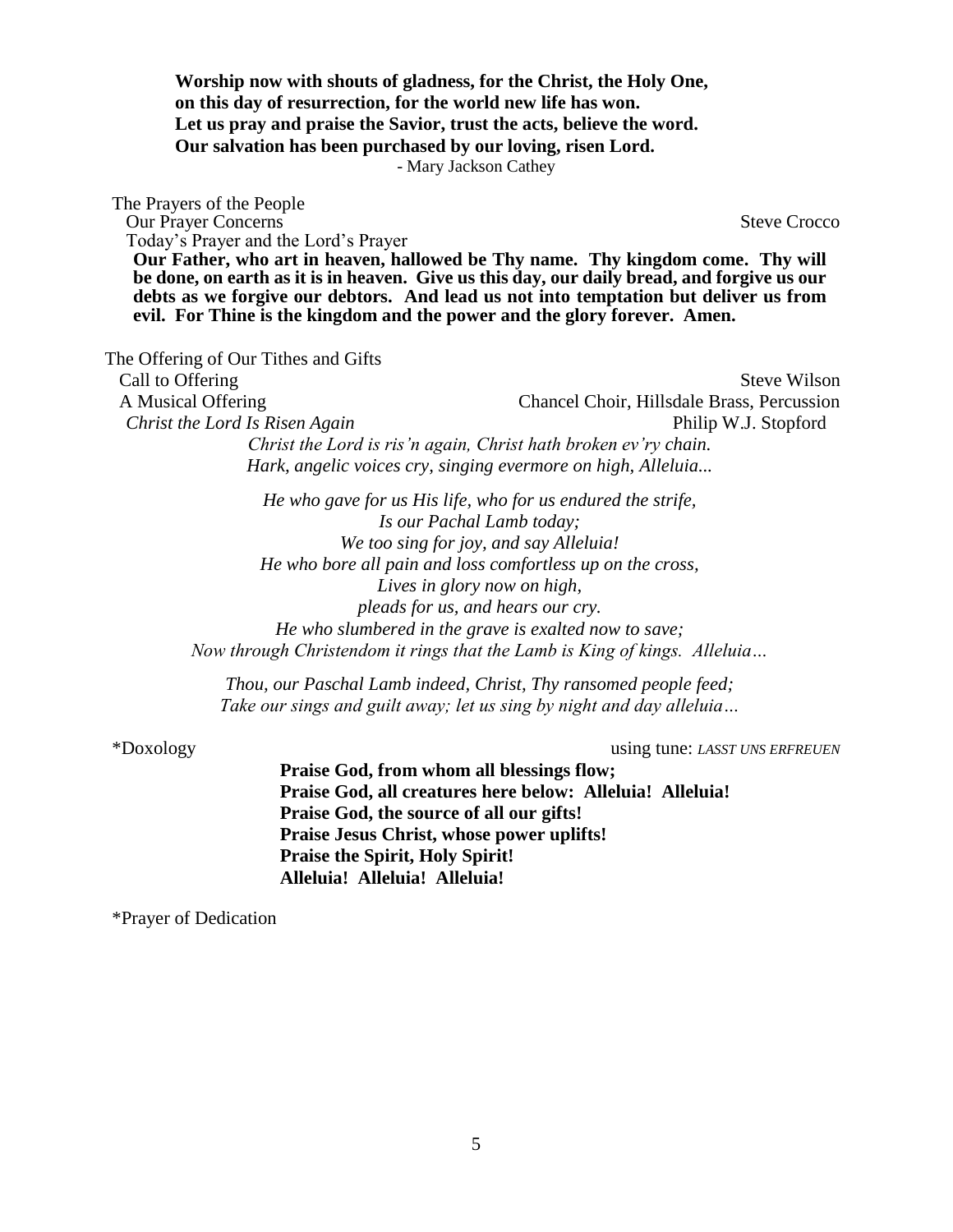#### **SENDING INTO THE WORLD**



6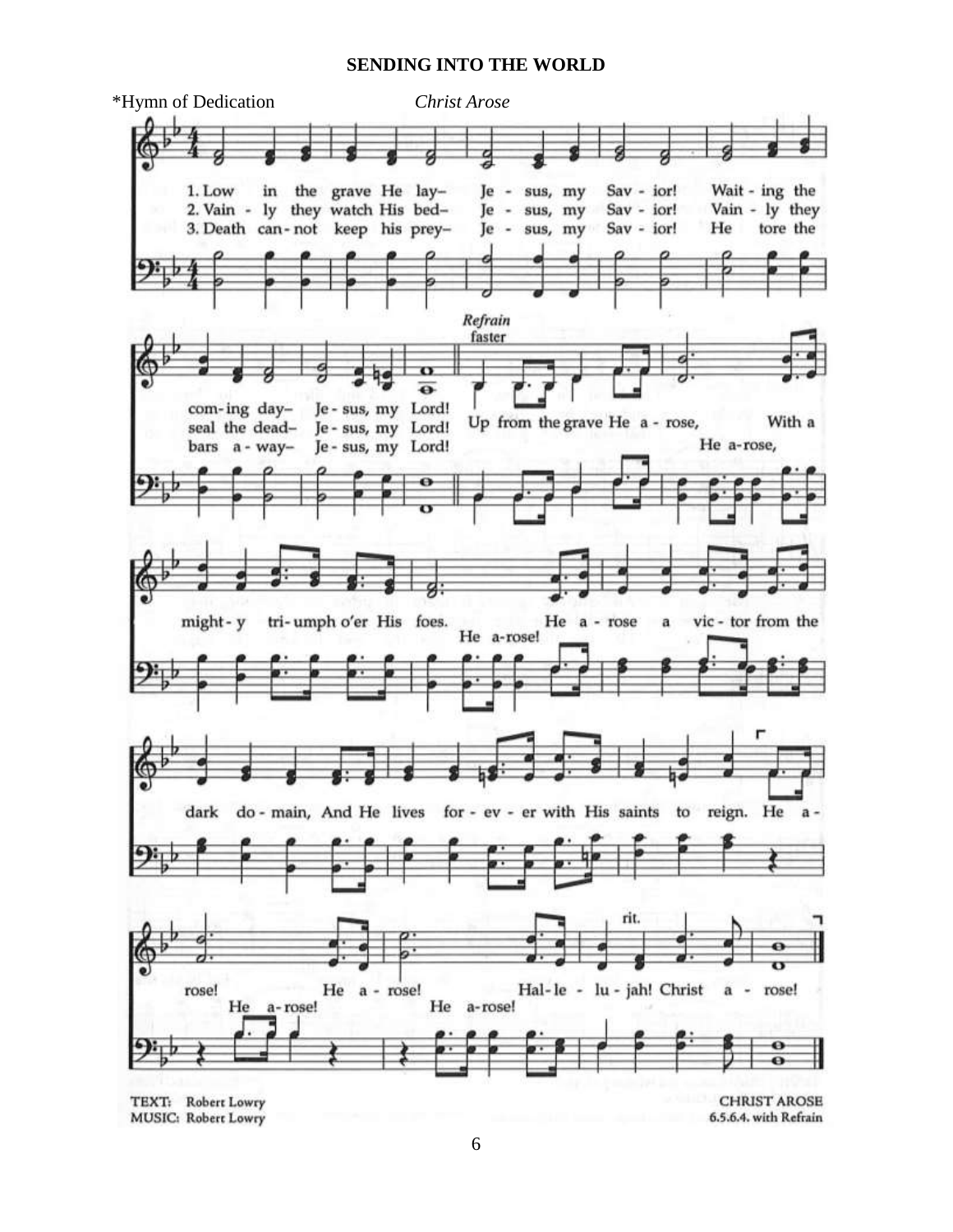Postlude Hillsdale Brass, Percussion, Organ An Easter Celebration arc. Joel Raney **An Easter Celebration** (quoting *Crown Him with Many Crowns* and *Lift High the Cross*)

#### **WORSHIP NOTES**

- **Easter Morning** is an occasion of great joy and renewal. During the days of Easter (Easter-tide), we remember Christ's rising from the tomb, His post-resurrection appearances, His ascension, and the outpouring of the Holy Spirit at Pentecost. This is the most festive period of the church year. White and gold are the joyous and festive colors used at Easter and throughout the Easter season.
- **The Paschal Candle –** represents the risen Christ, who passed from darkness to light, to become *the light* shining in the darkness (John 1:5), and it is the corollary of the pillar of fire in the Hebrew exodus. Traditionally, it is the largest candle used in the church and it stands at a central place. The Paschal Candle is lit throughout the Great Fifty Days (from Easter to Pentecost) and at Baptisms, Funerals or Memorial Services.
- **Sharing in the Ministry of Music** this morning: *Hillsdale Brass* Trumpets: George Arner, Kyle Simpson; Trombones: David Heinemann, Bradley Schmidt, Mark Matty; Percussion – Keith Parton

The funding for the **Hillsdale Brass, percussionist and guest singers** is made possible through your generous contributions to The Friends of Music Fund here at OPC.

Music reprinted and broadcast under OneLicense.net A-726321. All rights reserved. Hymns taken from:

- *The Presbyterian Hymnal Hymns, Psalms and Spiritual Songs*, 1990 Westminster/John Knox Press.
- *The Celebration Hymnal* © 1997 by Word/Integrity.

#### **Second Sunday of Easter April 24 at 11:00 am – Our Easter Joy Continues**

We continue our celebration of our Lord's Resurrection Rev. Steve Wilson preaching the message *Resurrection Lives* based on John 20:19-31 Sharing in the Ministry of Music will be the JuBELLation Ringers, Roberta Erickson, Director.

#### **Third Sunday of Easter, May 1 – Our Easter Joy Continues**

We will celebrate the Sacrament of the Lord's Supper during worship. Rev. Steve Wilson preaching, *Could You Be Wrong About God?* Based on Acts 9:1-20. The Chancel Choir will return to the choir loft on Sunday May  $1^{st}$ .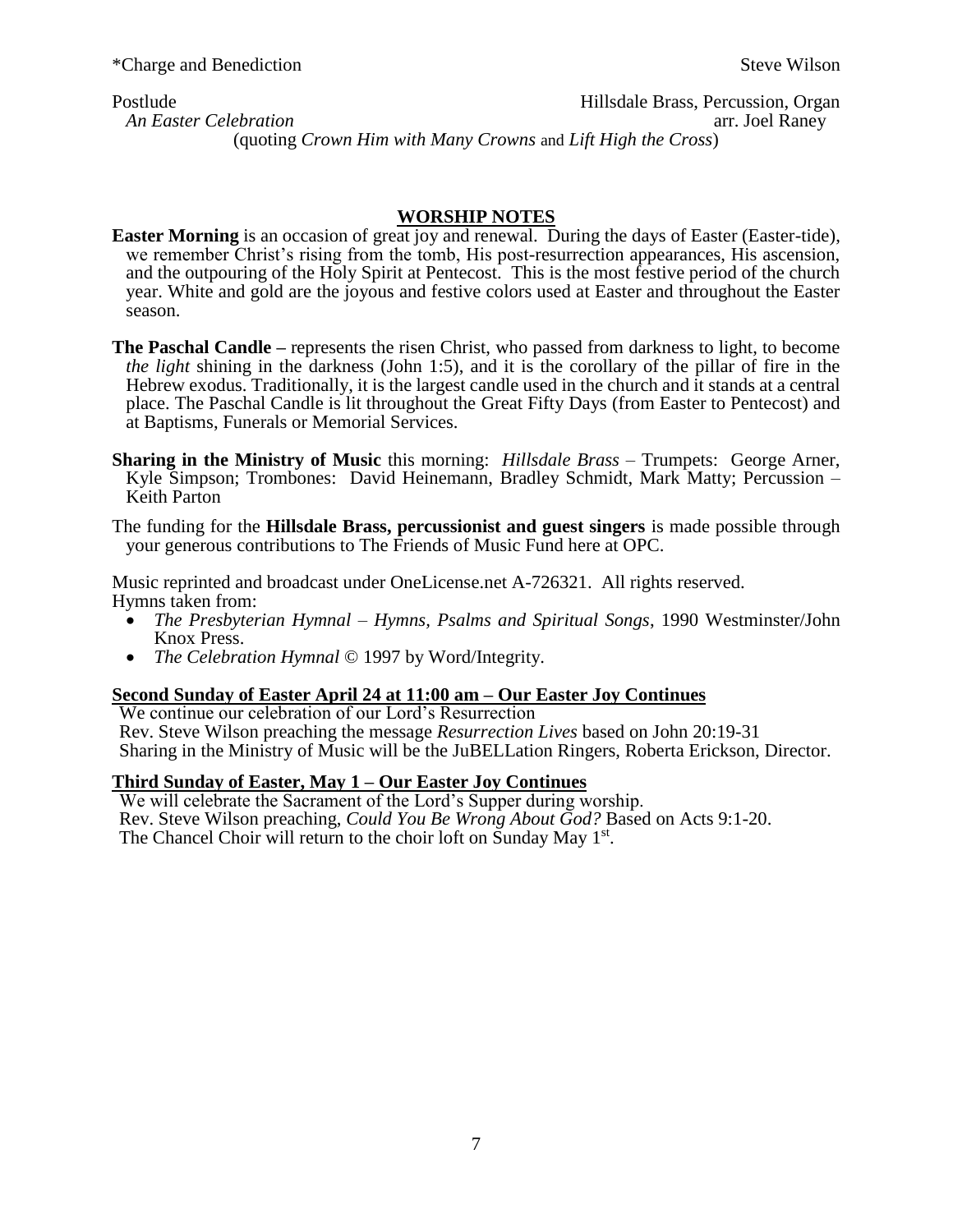# EASTER FLOWERS

Thank you to those who purchased flowers in celebration of Easter.

Marilyn Alexander in memory of my mother, Blanche Bailey Robin Almendinger Craig Amos in memory of Sondra B. Amos and in honor of William M. Amos Dixie and Sam Anderson in honor of Olivia Lidard Betler Family in memory of Margaret Lucas Debbie Blair in memory of Pam Johnson Karyn Brooks in memory of Joshua Cervenak Buechli Family in memory of Amby and Betty Bauer, Margie and Pete Young and Betty Buechli Audrey and Tom Clifton Robbie and Glenn Connell in memory of our parents Marsha and Brett Cuckler Rob Erdeljac in memory of Jake Lin and Don Ewing Sue Gibbon in memory of Deborah Gibbon Diane Harrell in memory of Betty and Bob Hackett Nedra Hazlett in memory of Rob Hazlett Jan Hepler in memory of parents and son Hudack Family in memory of Ingrid Hudack Susan Kabazie Polly and Nick Kokales in memory of our parents Marge Kuhn in memory of Terry Kuhn and Family Michael Family in memory of Carl and Patricia Michael and Pickles Judy and John Murray in memory of Barbara and Glenn Ride Clare Oskin in memory of Lynda D. Oskin Shane Marian Quigley in memory of Samuel H. Quigley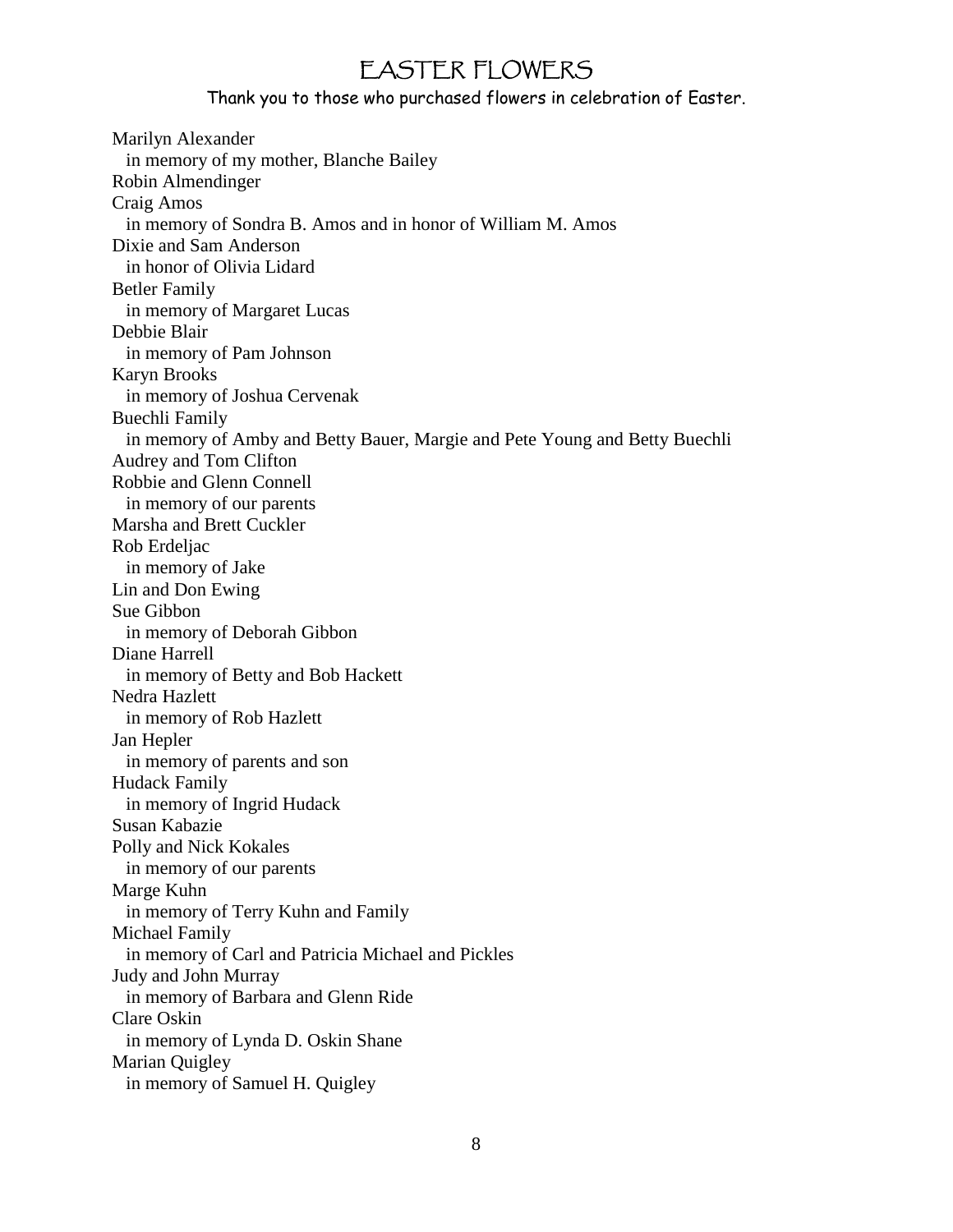Dale S. Remai, Jr. in memory of Joan Remai and neighbors who have died Rock Family Sue Sanford Debbie Sheppard in honor of Louise Osselborn Dot and Steve Shreve Nancy Sloan Kay and Rollie Thomas in memory of Charles P. and Katherine E. Rupert; Charles R. and Carolyn Chase Rupert; R. Ray and Mary W. Thomas and M. Stanley Thomas. Catherine Tress in honor of Chuck Tress, Zachery Amos, Mitchell Amos (serving in United States military) Steve Wilson and Diane Rudolph in memory of Jim and Verna Wilson and Frank and Lois Hall Jean Wimer in memory of Beatrice and Joseph Torok and Rita and Bob Wimer Ellen and Bill Young in memory of Ellen and Sonny Yakopec; Winnie, Harry and Harry Young, Jr. Pat Zanella in memory of Joseph P. Zanella

### **ANNOUNCEMENTS**

**One Great Hour of Sharing** for over 70 years, One Great Hour has provided Presbyterians with a way to share God's love with our neighbors in need around the world. In a world of disaster, wars, hunger and oppression, millions of people lack access to sustainable food sources, clean water, sanitation, education, and opportunity.

The three programs supported by One Great Hour of Sharing are:

- **Presbyterian Disaster Assistance** (PDA), receives 32% of funds raised OPC supports PDA directly. However, funds collected by One Great Hour greatly add to those donations. PDA works alongside communities as they recover and find hope after devastation due to natural or human-caused disasters. PDA also supports refugees.
- **Presbyterian Hunger Program** (PHP), receives 36% of amount raised. PHP takes action to alleviate hunger and works to reduce poverty that leads to hunger.
- **Self-Development of People** (SDOP) invests in communities responding to their experience of oppression, poverty and injustice, and educates Presbyterians about the impact of these issues. SDOP receives 32% of funds raised.

One Great Hour of Sharing envelopes are available in the pews through Easter.

**Chancel Flowers –** would you like to place flowers in the sanctuary some Sunday to provide visual beauty to worship? One or two arrangements are welcome each week. They can be placed *in memory of loved ones*, *in celebration of an event* or *to honor someone*, and all to the Glory of God. Please call Carla Lowman at 412-826-5914 to reserve your date; give her the info and wording for the bulletin that week. We appreciate your assistance in enhancing the beauty of our sanctuary! **Upcoming Available dates May 1, 22.**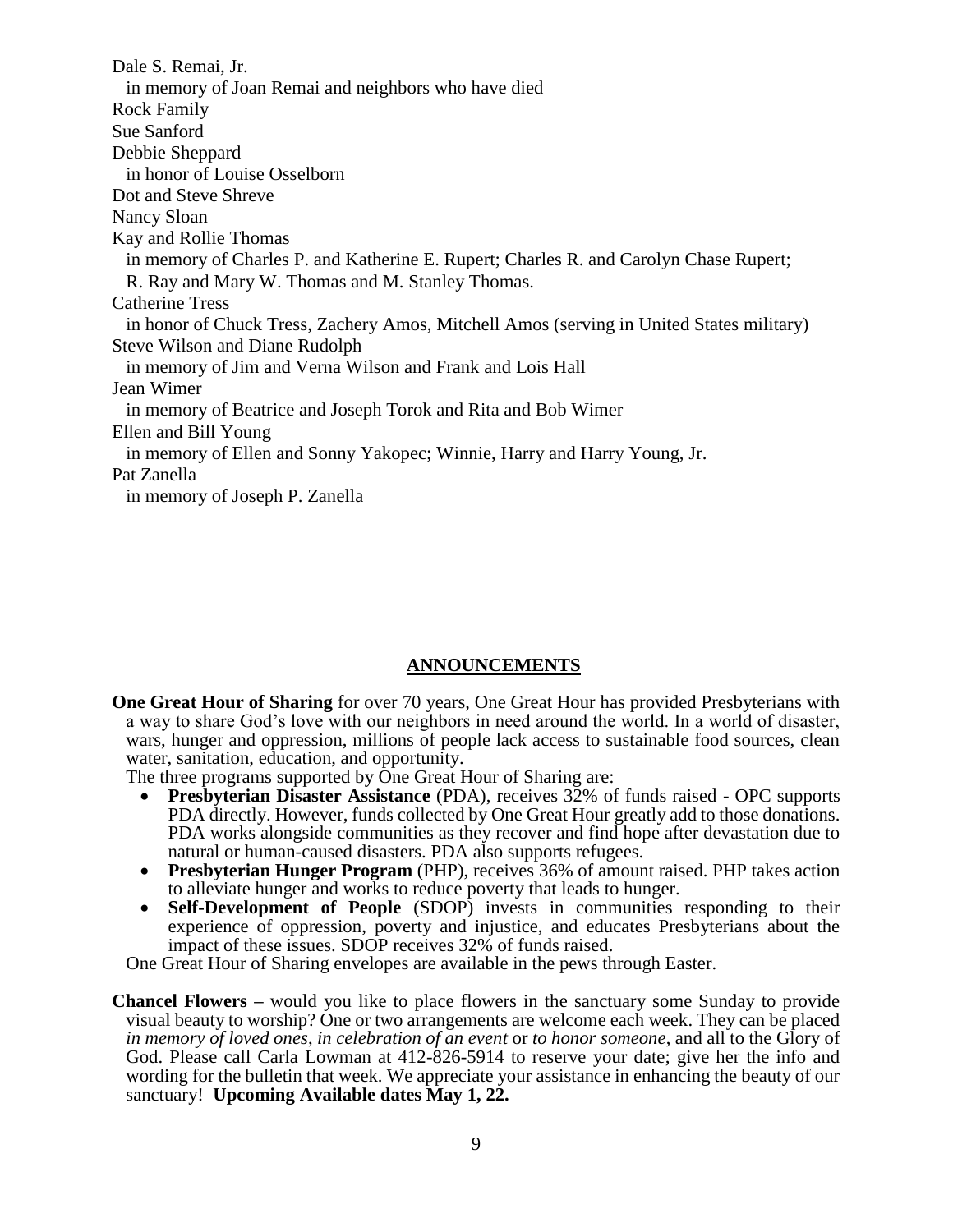- **Becoming a Part of the OPC Family of Faith New Member Gathering –** We at OPC are a diverse group of people who find meaning in gathering together for worship, study and service. Gatherings for those interested in becoming a part of the OPC family of faith will be *Sundays, April 24, May 1 and 8 from 9:30 am – 10:30 am in the Marie Berg Chapel*. **New members will be received during worship on Sunday, May 15 during the 11:00 am worship service**. If you are interested or have questions, please contact Steve Wilson at [swilson@oakmontpresby.org](mailto:swilson@oakmontpresby.org) or through the church office at 412.828.5770.
- Your OPC Family Cares About You! Because there are times when you are ill, in the hospital or in emotional need and we don't know about it, please remember to contact the church office (412.828.5770) or a staff member [\(mstecik@oakmontpresby.org\)](mailto:mstecik@oakmontpresby.org) so we may support you in your time of need. You are loved!
- **Prayer Requests** Members of our church will pray for you and anyone in need. Please send prayer requests to: [prayers@oakmontpresby.org](mailto:prayers@oakmontpresby.org) or contact Carol Heimerich at 412.242.1028.
- **OPC Film Series -** Join us at 7:00 pm in the Multi-Purpose Room. Brochures are available in the vestibules. **April 22** *- Richard Jewell* **May 6** *- Harriet*
- P**lease continue to support our local food banks** through the Deacon's outreach. Donations can be placed in the shopping carts located in the vestibules. Some **especially needed items are: healthy cereals, flour, sugar, cooking oil, spaghetti sauce and toilet paper.**
- The Christian Education Committee will be putting on a community "Post-Easter Celebration!" on **Saturday, April 23 from 11:30-1:30**. There will be a community Easter Egg Hunt to start followed by different activity stations that kids are invited to explore. Invite your family and friends! All are welcome."
- The Deacons are collecting T-shirts in April for the Light of Life Ministries. please use the bin at the  $5<sup>th</sup>$  entrance.
- Oakmont Musicivic Presents: Bell'Art Ensemble featuring Voice, Violin, Oboe and Piano **Saturday May 7 @ 7:00 pm** - Hosted by Oakmont Presbyterian Church in the sanctuary. Free will offering will be received.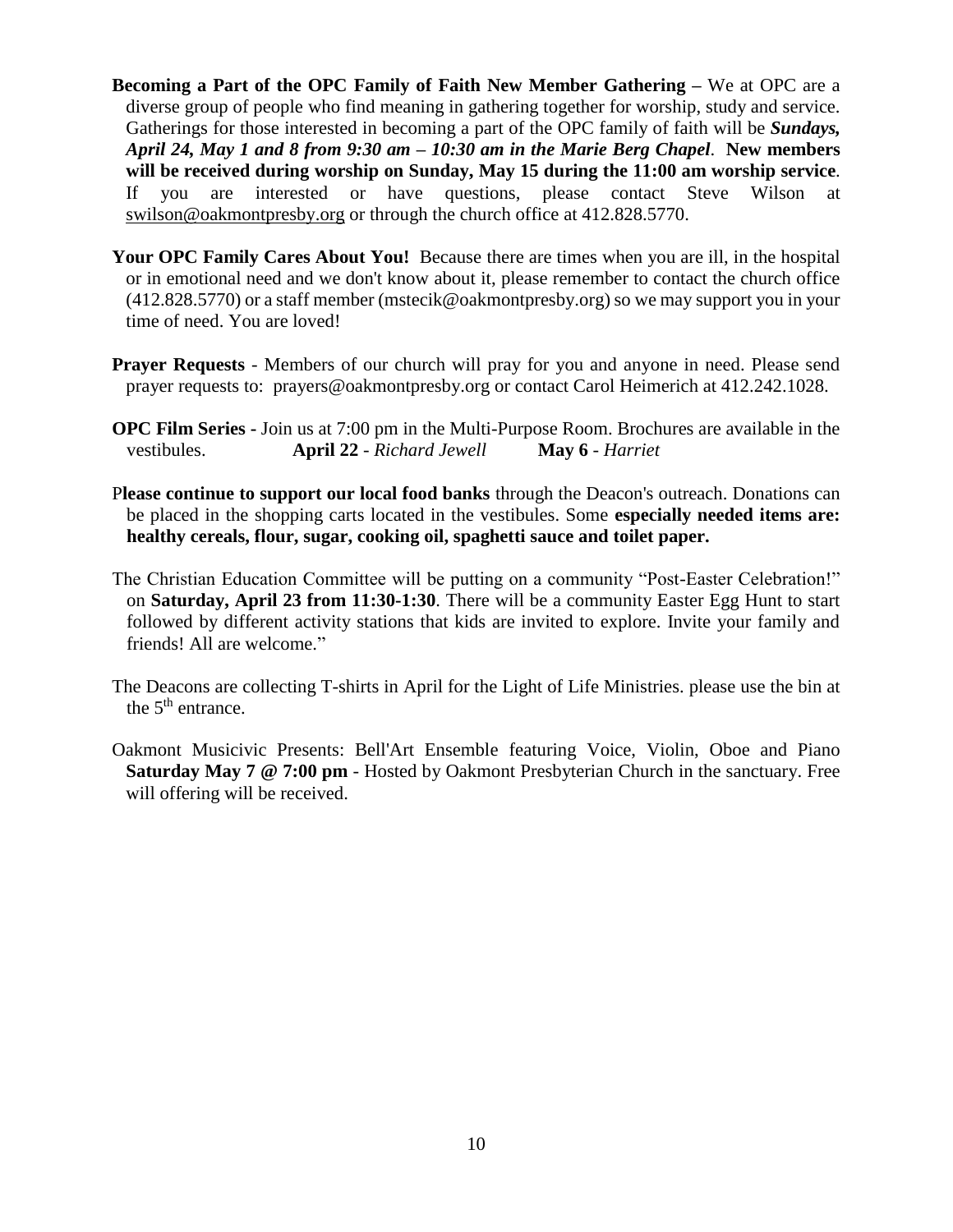## Plan to join us for the

# **22nd Annual Jubilant Praise Concert** Sunday, May 29, 2022 at 4:00 pm

The Carnegie Brass will return, along with the Chancel Choir, Piano and Organ

**Theme: Homeward Bound -**A musical journey of sacred and patriotic selections, exploring the many aspects of *Home*. And we continue the tradition of the Armed Forces Medley to recognize those who serve/served our country.

Additional Parking may be found across the street in the Oak Ridge Condo (opposite corner from the church) in both parking lots - upper and lower (limited number of spaces).

> Oakmont Presbyterian Church www.oakmontpresbyterianchurch.org

| <b>OPC STAFF</b>                                                                                         |                                                 |  |  |  |
|----------------------------------------------------------------------------------------------------------|-------------------------------------------------|--|--|--|
| The Rev. Dr. Stephen Wilson                                                                              | Pastor                                          |  |  |  |
| The Rev. Dr. Stephen Crocco                                                                              | <b>Associate Pastor</b>                         |  |  |  |
| Michael P. Frank, III                                                                                    | Director of Music Ministries/Organist           |  |  |  |
| Ronnie Bailey                                                                                            | Education Director for Children and Youth       |  |  |  |
| Maureen Stecik                                                                                           | Program Staff Assistant                         |  |  |  |
| <b>Buster Harper</b>                                                                                     | Custodian                                       |  |  |  |
| <b>Tracy Messenger</b>                                                                                   | Financial Secretary of Accounting               |  |  |  |
|                                                                                                          | Marge Kuhn Financial Secretary of Contributions |  |  |  |
|                                                                                                          | Roberta Erickson Handbell Choir Director        |  |  |  |
|                                                                                                          | Ron Burkert AV Team Coordinator                 |  |  |  |
| 415 Pennsylvania Avenue, Oakmont, PA 15139<br>412-828-5770 (Office)<br>www.oakmontpresbyterianchurch.org |                                                 |  |  |  |